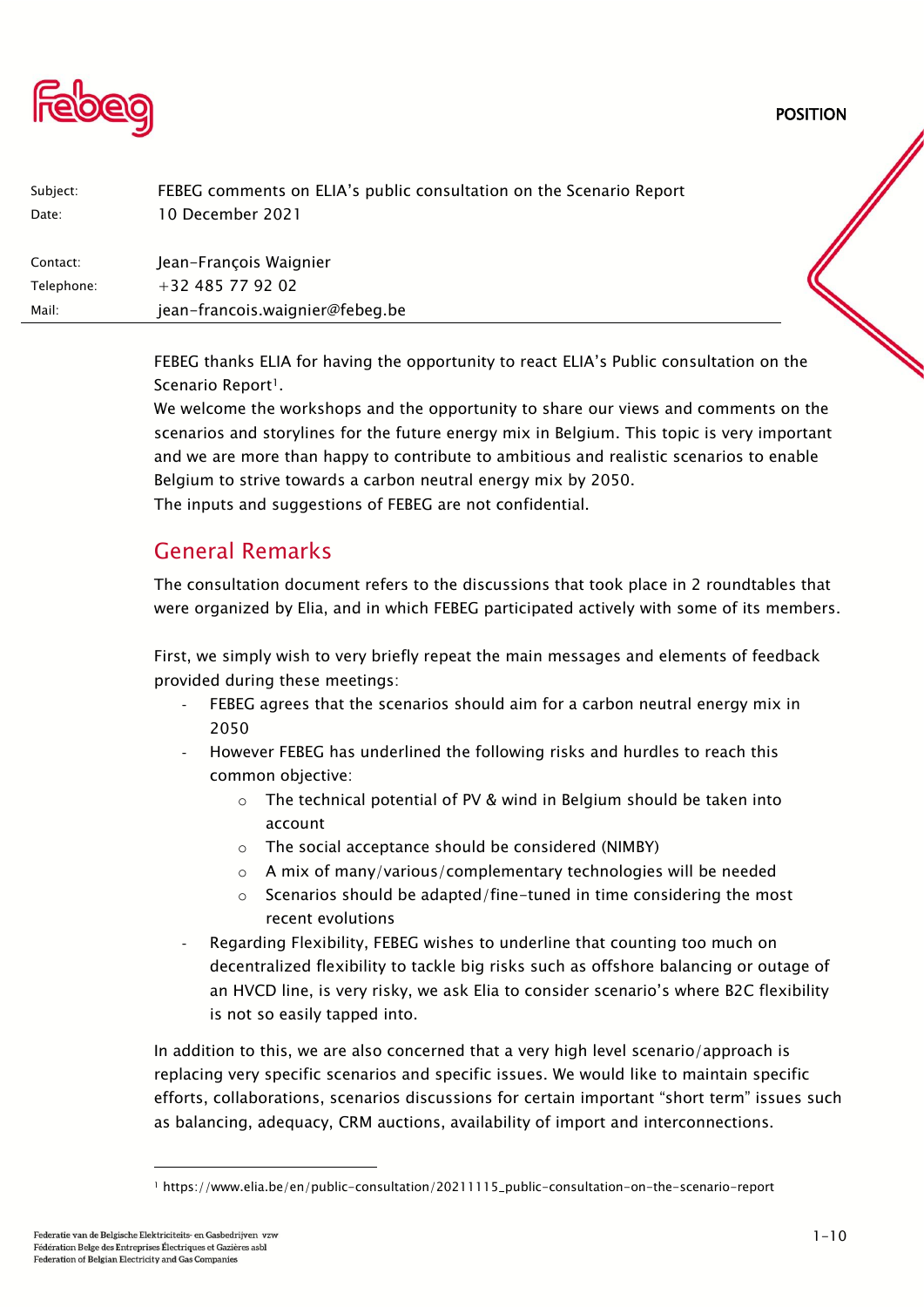

# Specific comments to the Elia questions

#### #Q1 - The link with the European framework

The final storylines proposed, by using the TYNDP storylines as starting point, aim to provide a relevant set of scenarios for the evolution of the energy system with focus on Belgium. Do you know any relevant report or data we should consider for other European countries (besides the TYNDP scenarios), and if yes could you share it with us?

Most analysis and storylines are, unfortunately, made on a national level. It is not easy to identify EU wide studies and scenarios which would provide useful input to the current debate. One document which is highly relevant are the scenarios of the European Commission<sup>2</sup> used for the impact assessments behind the new proposals.

However, we would like to add that some conflict could exist between EU level scenarios and national scenarios, the latter being more reliable for specific adequacy issues occurring in the Member States. Most notably, there is a risk of a "gap" when comparing high level and more specific scenario.

We invite Elia to take a look at the following studies in the EU:

- France: "Futurs énergétiques 2050" RTE: [https://www.rte-france.com/analyses](https://www.rte-france.com/analyses-tendances-et-prospectives/bilan-previsionnel-2050-futurs-energetiques)[tendances-et-prospectives/bilan-previsionnel-2050-futurs-energetiques](https://www.rte-france.com/analyses-tendances-et-prospectives/bilan-previsionnel-2050-futurs-energetiques)
- The Netherlands: "Klimaatneutrale energiescenario's 2050" Berenschot voor EZK: [https://www.berenschot.nl/media/hl4dygfq/rapport\\_klimaatneutrale\\_energiescena](https://www.berenschot.nl/media/hl4dygfq/rapport_klimaatneutrale_energiescenario_s_2050_2.pdf) [rio\\_s\\_2050\\_2.pdf](https://www.berenschot.nl/media/hl4dygfq/rapport_klimaatneutrale_energiescenario_s_2050_2.pdf)
- UK: "Future Energy Scenarios" National Grid: [https://www.nationalgrideso.com/future-energy/future-energy-scenarios/fes-](https://www.nationalgrideso.com/future-energy/future-energy-scenarios/fes-2021)[2021](https://www.nationalgrideso.com/future-energy/future-energy-scenarios/fes-2021)
- Germany: "Netzenetwicklungspplans Strom 2035": <https://www.netzentwicklungsplan.de/de>

## #Q2 - Proposed storylines

The proposed storylines, by using the TYNDP storylines as a starting point, aim to provide a relevant set of scenarios for the evolution of the energy system with focus on Belgium. These proposed storylines take into account also the feedback received by stakeholders during the 'TF Scenarios' workshops.

- Do you consider the methodology followed to define and further refine the proposed storylines robust enough? Why / Why not?

Would you like to propose any additional dimension, driver, assumption, which according to you is missing and is needed to complete the definition of any of the storylines proposed?

- Please provide detailed arguments on any input you might provide in this respect.

<sup>2</sup> [resource.html \(europa.eu\)](https://eur-lex.europa.eu/resource.html?uri=cellar:749e04bb-f8c5-11ea-991b-01aa75ed71a1.0001.02/DOC_2&format=PDF)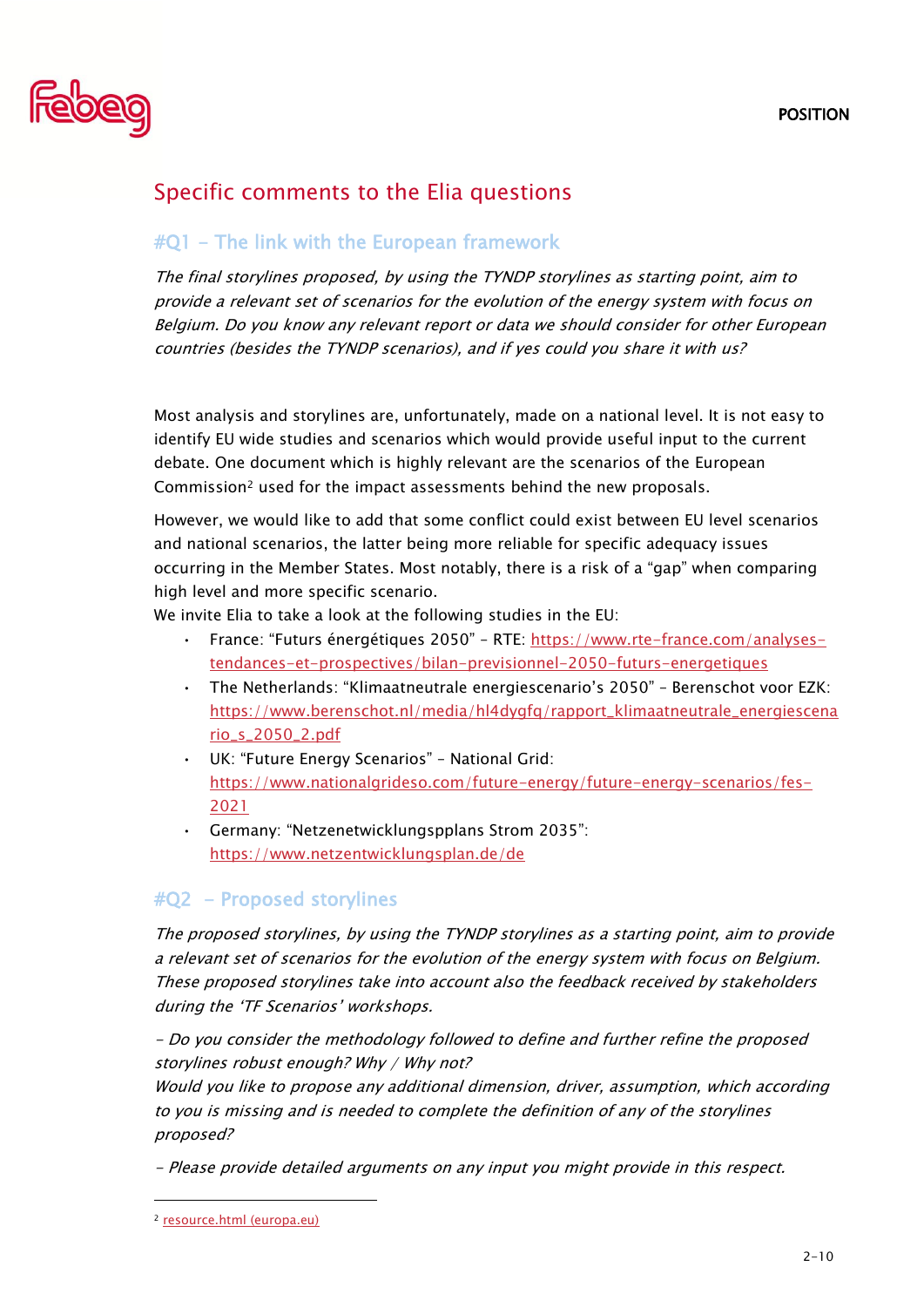

As a very general comment, FEBEG considers that it is not an ideal situation that Scenarios are being developed "by TSOs for TSOs" while the scope and impact is obviously large and considers all stakeholders, not only in the electricity sector, but in the society at large (mobility, industry, consumer behavior…). TSO's are obviously important stakeholders, but there is a risk of over-attention to issues which impact the TSO while other elements (social impact for example) are less considered.

There is a clear trend and consensus that the evolution of the energy system means that sector integration should be taken into account – how can an exercise driven by Elia ensure that the role of gases (natural gas and then renewable and low-carbon gases) is adequately taken into account ? One would expect that integrated exercises with all energy vectors (power, gases incl. H2…) will become the norm – this seems not sufficiently worked out in the overall approach of Elia. In addition, it is also not clear how the proposal does fit with the EU "Energy Efficiency First Principle".

FEBEG wishes to underline the overall appreciation of "risk factors" in the storylines of Elia. For example: the price of fossil fuels/CO2, cost of renewables, NIMBY, new technologies,… As mentioned in the overall comments, sensitivities/scenarios should also be considered to address "what ifs" in a more pessimistic future, such a "low FLEX" scenario or "high NIMBY" scenario (maybe this could be done as sensitivity on the BAU scenario). Such scenarios would have an added value to raise awareness on what would happen when little advancements are – unfortunately - made in relation to these important challenges. The importance and adverse impact of NIMBY is currently painfully clear on issues such as interconnections, onshore wind, thermal assets, infrastructure works…

Regarding the scenarios mentioned in *Figure 2.3.3 High-level description of scenarios*, we wonder why is there no "decentral – low import" scenario. The approach of Elia seems to indirectly assume that a decentral scenario would *by definition* result in a very high share of import, while we do not agree with such an assumption. Indeed, many decentral technologies can be envisaged that would not result in high import dependence (offshore technologies, low carbon molecule based technologies, new innovative solutions based on renewable technologies…).

Specifically on the Large Scale Res scenario, if it is an "intermediate" scenario, this does not add to our opinion a lot to the debate.

## #Q3 - Storylines to scenarios

The methodology to transform the proposed storylines into quantified scenarios is presented in this section. These together with the trajectories presented below in Section 2.5, constitute the building blocks for the creation of the scenarios.

- Do you consider the methodology proposed to quantify scenarios from the storylines suitable? Why/Why not?

Would you like to propose any additional steps which according to you are missing from the presented methodology and could be needed for a satisfactory quantification of the scenarios?

- Please provide detailed arguments on any input you might provide in this respect.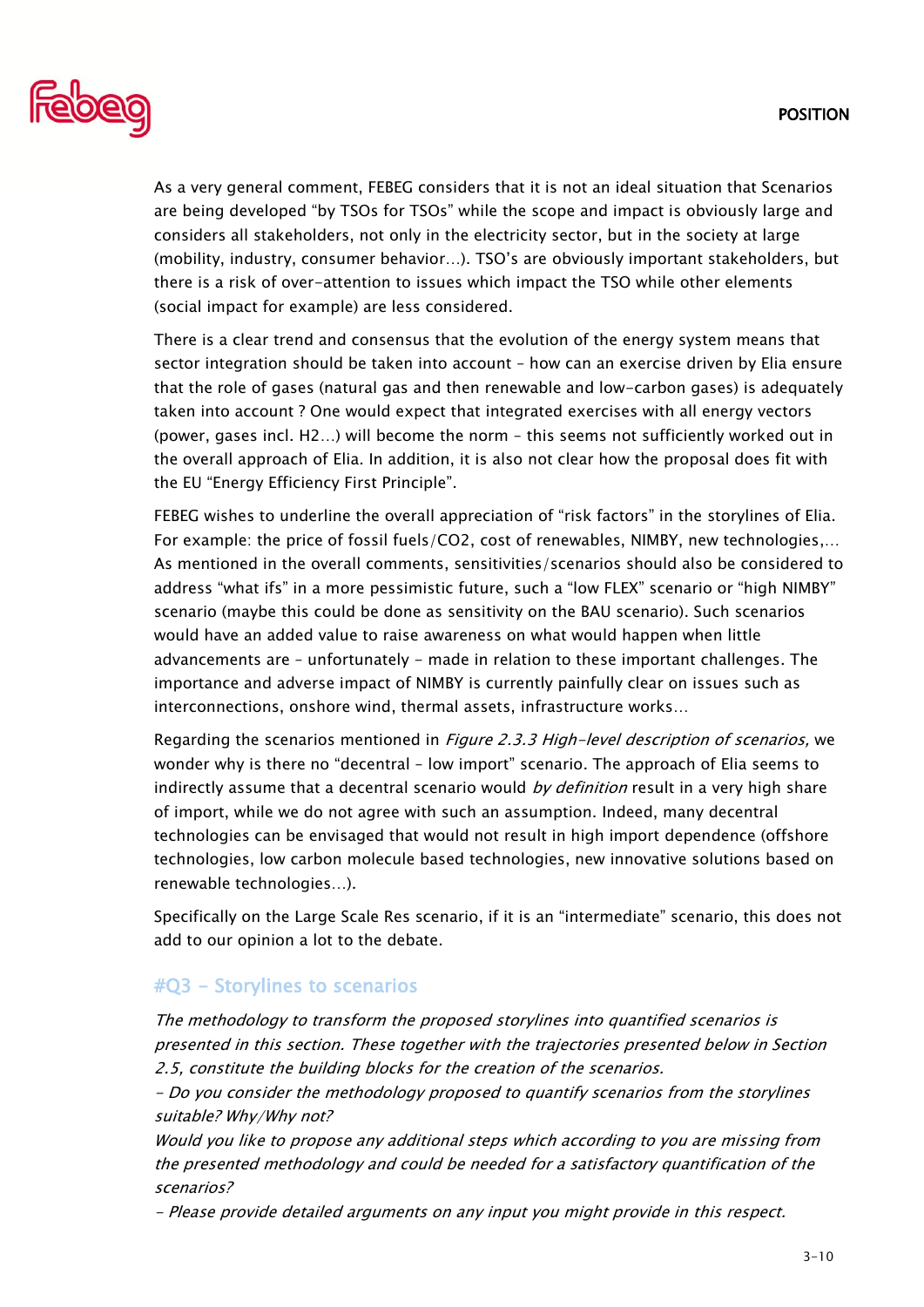

Regarding the Flexibility related topics, FEBEG is convinced of the uptake of electric mobility and, overall, the electrification of many parts of the economy. However, we would like to alert Elia to not consider that all these loads will be, by definition, used in a flexible manner (to help the grid). This will depend to a large extent on the attitudes of the consumers and the evolution of the market (development of new roles, finding positive business cases, …). On top of this, there is a cannibalization effect, the more flexibility is part of the system, the lower the business case for new flexibility to be added to the system. It is hard to estimate, at this point in time, how this will develop in the coming 20- 30 years. This being said, we do think that some of these loads will be used in a smart and flexible way, albeit, not all of them . We should be careful not to make scenarios only on wat we would like see, but also what is likely to happen. Referring bask to the "risk factors" mentioned above, the price/cost of technologies will have a major impact on this (cost of EVs, cost of small vs large scale batteries, …).

#### #Q4 - Photovoltaic

Trajectories for the evolution of PV are presented based on recent sources and estimates. These trajectories serve as a guidance of the possible range that PV technology can present in the different scenarios.

*-* Do you consider the range provided by these trajectories reasonable, too optimistic or too pessimistic? Why?

Notice the actual values of PV for each of the scenarios will be defined through the modelling exercise upon checking e.g. that the level of e-demand covered by RES is in accordance with each storyline set of assumptions.

*-* Do you think that the maximum or minimum ranges provided by the presented trajectories should be used to define a 'maximum' and/or 'minimum' bound for PV development in each scenario? Why?

FEBEG is of the opinion that the potential of PV in Belgium is relatively high, and that a lot more of PV will definitely be installed in the coming years. However, we consider that for the very long term the lower bound scenario (20-30 GW by 2040 and 2050) is more realistic. Indeed one should also take into account that total peak demand in summer is less than 10 GW, therefore, the business case to install 2-3 times more than the total demand seems challenging, in particular if neighboring countries would have similar very ambitious scenarios for PV.

#### #Q5 - Onshore and Offshore Wind

Trajectories for the evolution of Onshore and Offshore Wind are presented based on recent sources and estimates. These trajectories serve as a guidance of the possible range that Onshore and Offshore Wind technology can present in the different scenarios.

- Do you consider the range provided by these trajectories reasonable, too optimistic or too pessimistic? Why?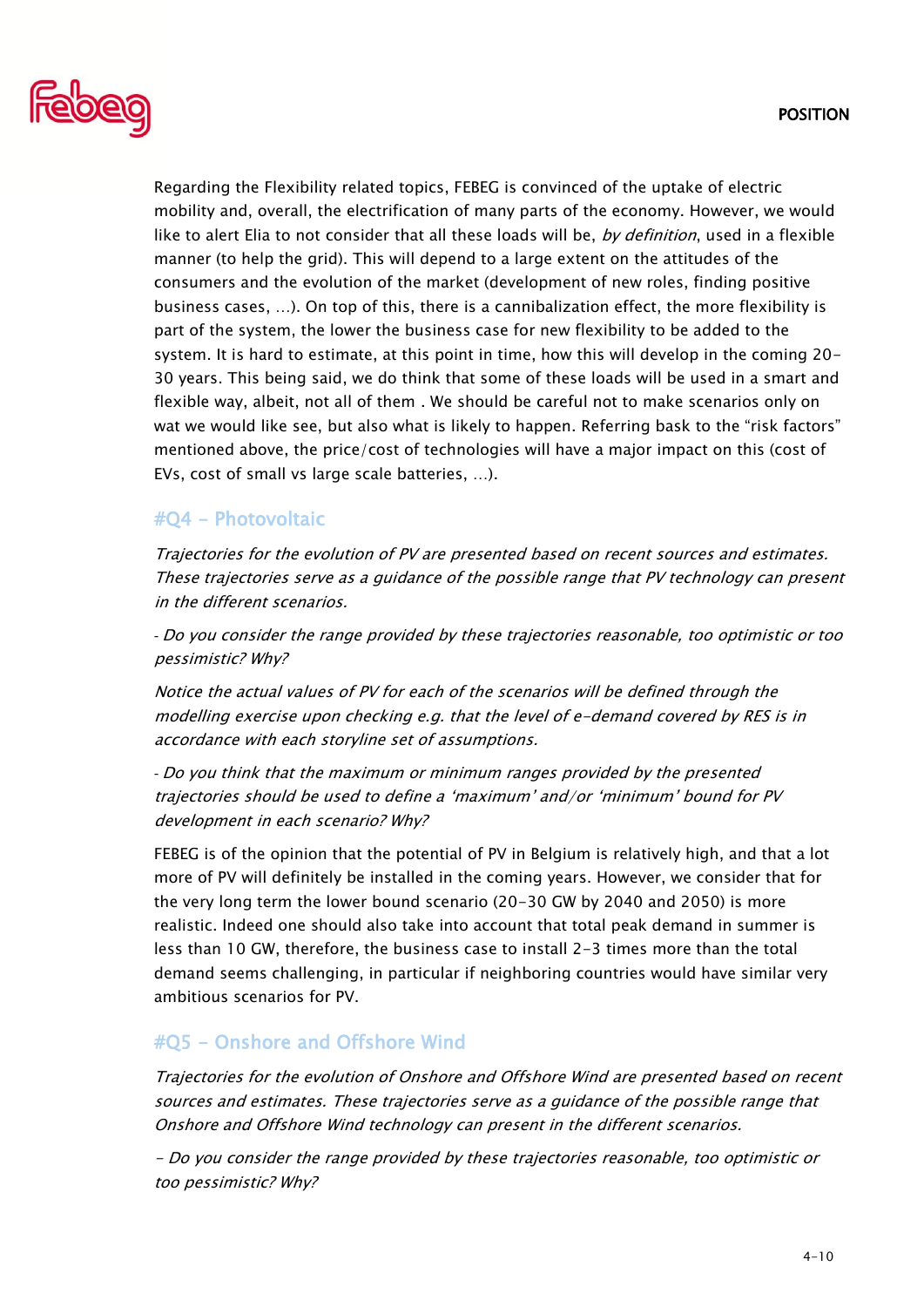

For onshore, we would like to refer to the comments in the introduction. FEBEG is very much in favor of developing as much onshore wind as possible in Belgium, however, the NIMBY issues are huge and we fear that if no measures are put in place to tackle this issue, the ambition levels will, unfortunately, turn out to be too optimistic. We consider that in Belgium for 2030 the capacity would likely be about 5 GW (close to the lower-end scenario), unfortunately, due to the issues mentioned above, a higher installed capacity is unlikely considering the current investment climate.

We believe that for offshore the scenario is realistic, indeed the offshore capacity for Belgium by 2050 is probably situated in between 5.8 GW and 8 GW. The 5,8 GW is an ambition put forward by the government for 2030, while the 8 GW could be reached by replacement/upgrade of the existing parcs.

A small additional comment raised here is how and if Elia takes into account "new" offshore technologies like floating PV? Or other innovative energy technologies (tidal energy, wave energy…)

Notice the actual values of Onshore and Offshore Wind for each of the scenarios will be defined through the modelling exercise upon checking e.g. that the level of e-demand covered by RES is in accordance with each storyline set of assumptions.

- Do you think that the maximum or minimum ranges provides by the presented trajectories should be used to define a 'maximum' and/or 'minimum' bound for Onshore and Offshore Wind development in each scenario? Why?

Yes, we consider that for offshore wind the technical limit in Belgium is 8 GW, due to the limited space in the North Sea.

For onshore, we consider that NIMBY is the most important barrier for more ambitious scenarios.

## #Q6 - Underlying assumptions of electricity demand

Trajectories for the evolution of the electricity demand are presented based on its different underlying drivers, namely i) demographic aspects, ii) macro-economic aspects, iii) energy efficiency and circularity, iv) behavioral changes of the end-costumers and v) fuel switching behaviors. These trajectories serve as a guidance of the possible range that electricity demand which can be present in the different scenarios.

- Do you consider the range provided by these trajectories reasonable, too optimistic or too pessimistic? Why?

We consider that the ranges presented seem reasonable.

We do have two comments:

• For heat pumps development in 2050, the range is very wide. While the very high range is quite optimistic, the lower range (only 35%) seems a bit too pessimistic considering 'gas phase out' announcements.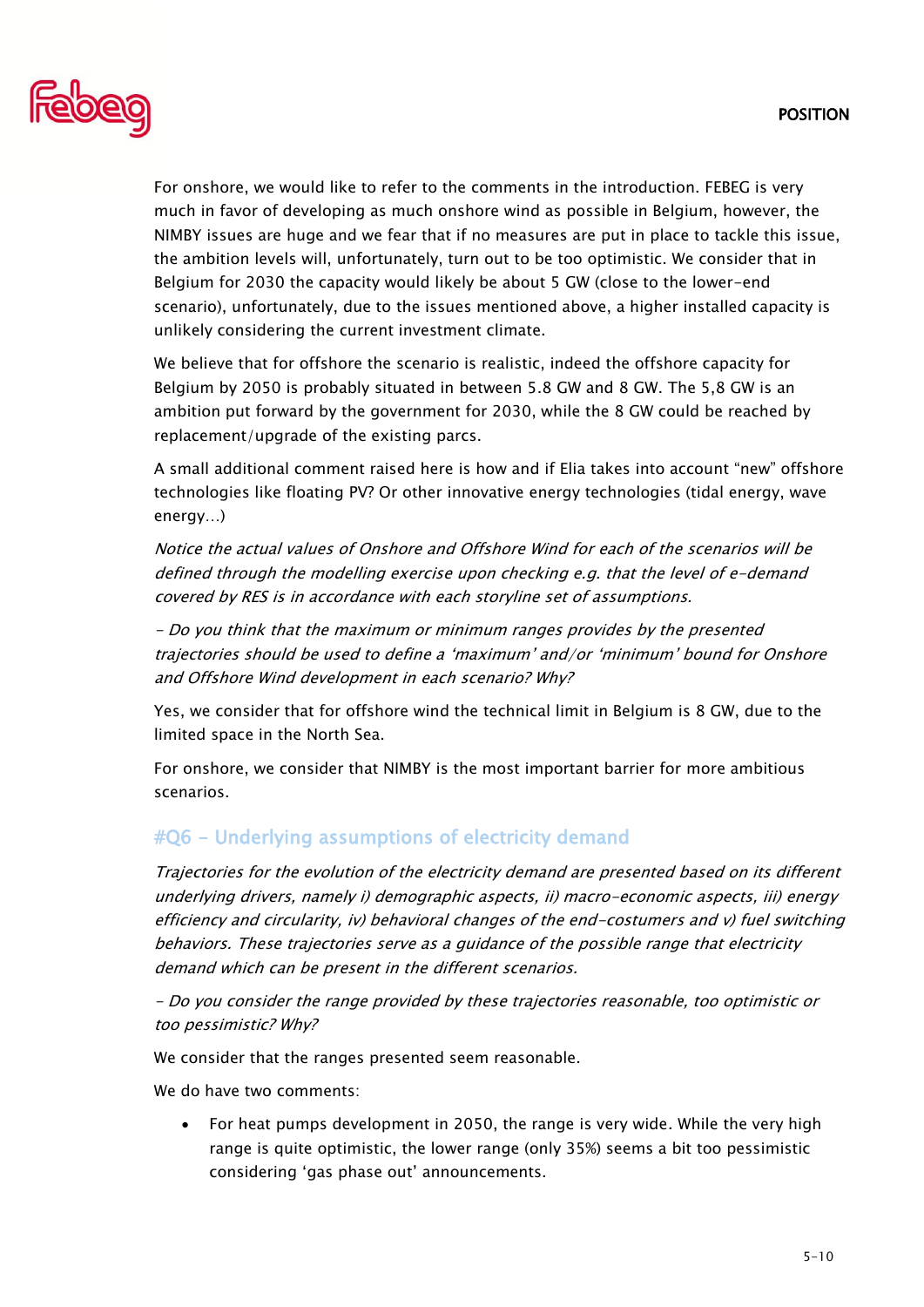

• The higher range for electric heavy trucks in 2050 (90%) seems too optimistic: considering stock inertia, 100% of heavy truck in sales should be electric in 2035- 2040.

Notice the actual values of electricity demand for each of the scenarios will be defined through the modelling exercise in accordance with each storyline set of assumptions.

- Do you think that the maximum or minimum ranges provides by the presented trajectories should be used to define a 'maximum' and/or 'minimum' bound for electricity demand development in each scenario? Why?

We consider the lower and higher bound (110 and 170TWh in 2050) large enough to encompass all different possible pathways.

#### #Q7 - Demand Side Response

Trajectories for the evolution of Demand Side Response are presented based on recent sources and estimates. These trajectories serve as a guidance of the possible range that Demand Side Response can present in the different scenarios.

- Do you consider the range provided by these trajectories reasonable, too optimistic or too pessimistic? Why?

Notice the actual values of Demand Side Response for each of the scenarios will be defined through the modelling exercise in accordance with each storyline set of assumptions.

- Do you think that the maximum or minimum ranges provides by the presented trajectories should be used to define a 'maximum' and/or 'minimum' bound for Demand Side Response development in each scenario? Why?

Overall, we consider the flexibility from DSM shedding and shifting (both heating and cooling and industry & appliances) is pretty high and the figures are very rough assumptions (only some percentages on total demand proposed). We like to point out that shifting/shedding demand has a certain cost and that the business case might not always be positive. We ask Elia to have a more in depth look at the economic viability of these assumptions, as we feel this has not been considered. The numbers for industry and large scale seems to be picked in a very arbitrary fashion "25-30-35%" is this based on input from the industry? Examples? Benchmarks? Techno/Economic insights?

For heating and cooling, we note that Elia assumes the following "For the scenarios 'Global' import', 'Large-scale e-RES', 'e-Prosumers' and 'Flex+', it is proposed that respectively 35%, 50%, 65% and 80% of the consumption from heating and cooling can be shifted intradaily." Especially the latter scenarios seem more like a "wish list" instead of an objective analysis of future scenarios. It seems very unlikely that 65-80% of total demand would "move" in the future. As households or SMEs will only move demand when faced with significantly interesting economic incentives, it seems highly unlikely that the incentives would be so extreme that almost all (heating/cooling) demand would become flexible.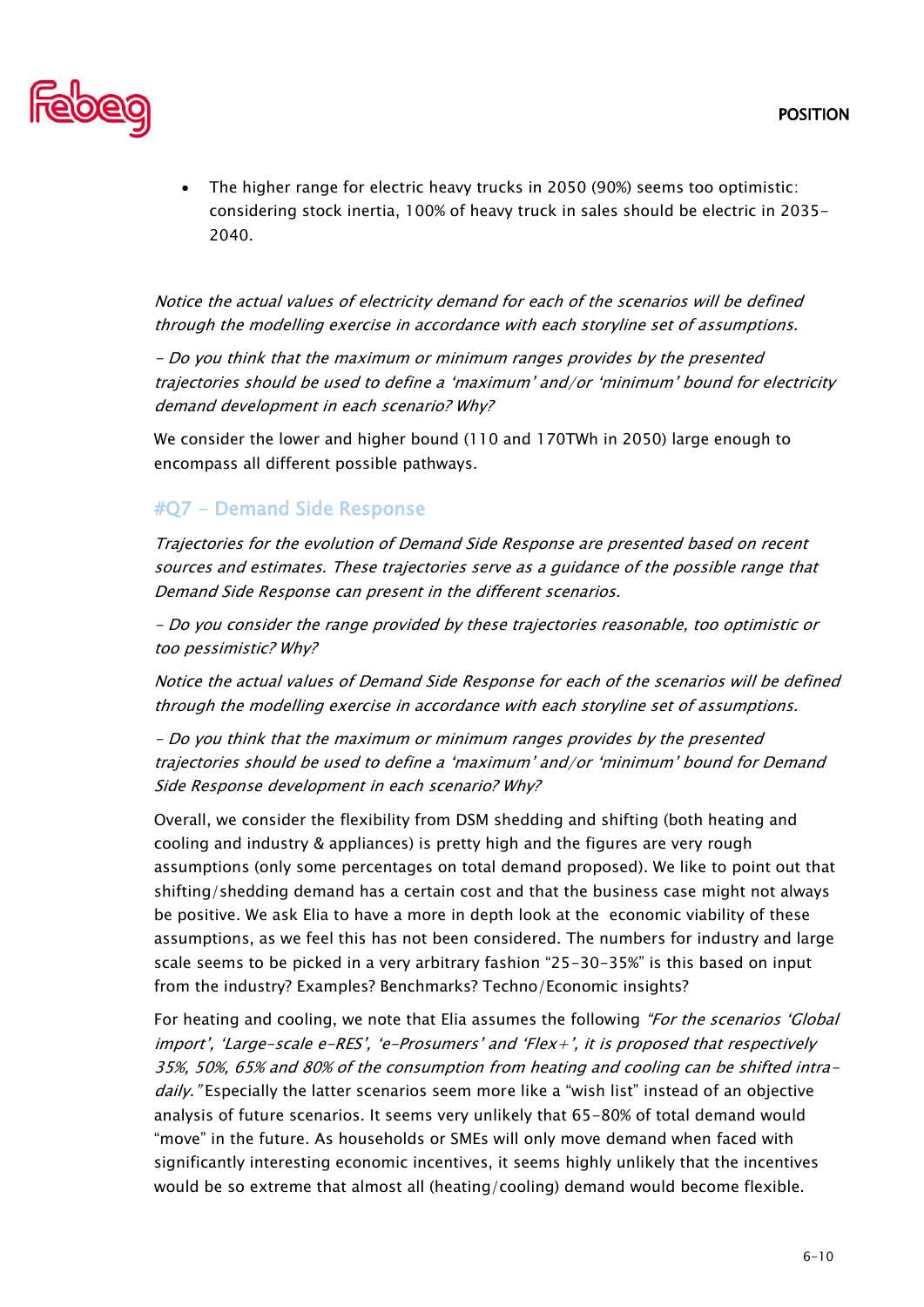

For V1G we are more optimistic and think that the potential is indeed significant, as we move towards installation of more and more "home energy management" systems at the household level and, at least in Flanders, the DSO capacity tariffs will promote EV charging to be slow and evened out over the night for example or when the sun is shining. So here, if all goes well, maybe the Elia scenario of 50% by 2030 would be possible, however, to reach 100% by 2050 seems overly optimistic, 70-80% would be a more realistic scenario, indeed "fast charging" will in all cases be a relevant part of the market.

## #Q8 - Storage

Storage encompasses (pumped-storage capacity, batteries and vehicle-to-grid. Trajectories for the evolution of these different sources of Storage capabilities are provided based on recent sources and estimates. These trajectories serve as a guidance of the possible range that Storage that can present in the different scenarios.

- Do you consider the ranges provided (for pumped-storage capacity, batteries (large and small) and vehicle-to-grid, respectively) by these trajectories reasonable, too optimistic or too pessimistic? Why?

Notice the actual values of Storage for each of the scenarios will be defined through the modelling exercise in accordance with each storyline set of assumptions.

- Do you think that the maximum or minimum ranges provides by the presented trajectories should be used to define a 'maximum' and/or 'minimum' bound for Storage development in each scenario? Why?

- Do you expect any such storage category not to have any maximum bound? Why?

- Do you expect any such storage category to be near its maximum development potential already? Why?

Regarding the use of batteries, there are many uncertainties to take into account: first the cost evolution of batteries, which has been very impressive in recent times (in  $\epsilon/kW$ ), Second the technological evolutions, where a break-through is realistic in the coming 20 years. Lastly, the impact of the cannibalization effect on the business cases is a more negative driver of the potential of batteries. For example, a new and cheap large scale storage system ( $2<sup>nd</sup>$  hand car batteries, flow batteries, compressed air...) could kill the business case for small storage systems. Also when smart charging will be common practice, maybe the additional (economic) benefits of batteries at DSO level will be negligible. Given all these uncertainties, we think it is too optimistic to assume that 15- 30 GW of capacity would be installed by 2040/2050.

Concerning V2G, we have following comments: the volume available for V2G not only highly depends on the number of electric vehicles in Belgium but also on the roll-out of the available technology to make them active market participants in the electricity market (smart meters roll-out but also compatibility of cars to being smartly charged). FEBEG has strong doubts that this latter will be generally available any time soon. Currently very few models are '2VG ready' and we expect a very slow uptake of this technology (currently less than 1 MW) only from 2022/2023 onwards when Volkswagen will start to work with this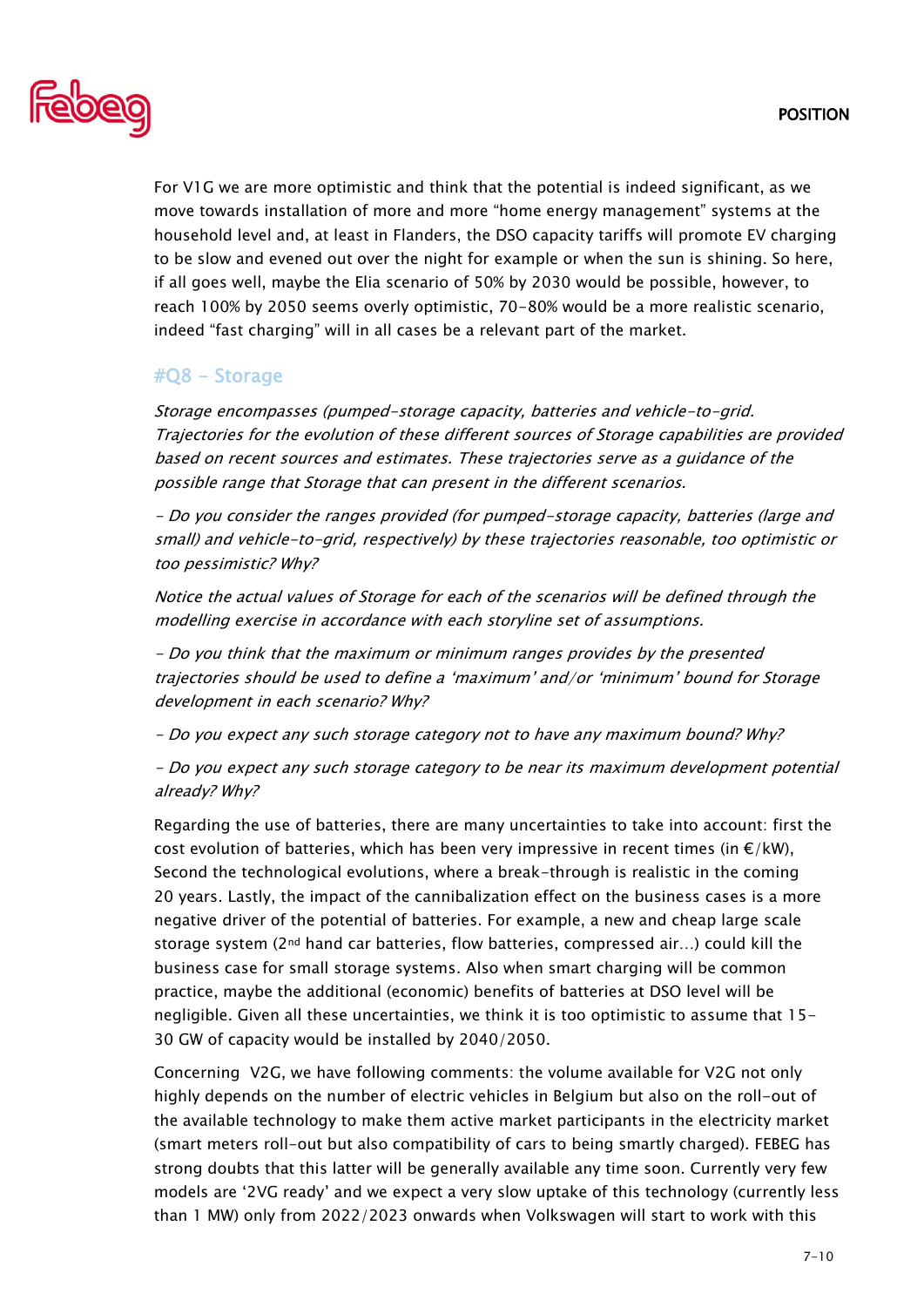

type of technology. Additionally it should be noted that V2G charging infrastructure is also more expensive than normal "smart" charging infrastructure and must be deployed. Next to the availability/compatibility issue, it should be underlined that the (financial) added value for the consumer remains very marginal and will probably not be impacting enough to drive a behavioral change in the short run. Next to the currently non-availability of the technology in the market, we would like to stress the need for a clear and stable regulatory framework and a positive business case, which are both completely absent at the moment.

## #Q9 - Electrolyzers

Electrolyzers will play a role in the production of green-molecules and hydrogen from renewable electricity production. This will be relevant to decarbonize the hydrogen current consumption itself as well as to decarbonize sectors which cannot be easily electrified and/or which use hydrogen to produce feedstock. Trajectories for the evolution of electrolyzers are provided based on recent sources and estimates. These trajectories serve as a guidance of the possible range that Electrolyzers can present in the different scenarios.

*-* Do you consider the ranges provided by these trajectories reasonable, too optimistic or too pessimistic? Why?

Notice the actual values of Electrolyzer capacity for each of the scenarios will be defined through the modelling exercise in accordance with each storyline set of assumptions.

*-* Do you think that the maximum or minimum ranges provides by the presented trajectories should be used to define a 'maximum' and/or 'minimum' bound for Electrolyzer development in each scenario? Why?

We have no major issues or comments regarding the ranges provided by Ela in the study, however we wish to provide some additional feedback. According to a study<sup>3</sup> released last year by the "Fuel Cells and Hydrogen Joint Undertaking", the estimated hydrogen demand would require an amount of 0.4-2.3 GW of electrolyzers. In addition, the study of FCH is based on the current NECP targets, which are not in line yet with the Fit for 55 package. Therefore the need for electrolyzers could be even higher than estimated in this study. After 2030, demand for green hydrogen will probably grow markedly.

In addition, we would like to refer to the Fluxys consultation Request for Information which provides some very interesting insights on for example the development of H2 projects.

# #Q10 - Dispatchable Generation

Dispatchable generation will be based on the TYNDP scenarios and then subjected to a dispatchable economic viability assessment. This assessment will ensure that countries are between predefined reliability standard levels. From 2030 onwards, it is proposed that

<sup>3</sup>[https://www.fch.europa.eu/sites/default/files/file\\_attach/Brochure%20FCH%20Belgium%20%28ID%209473032%2](https://www.fch.europa.eu/sites/default/files/file_attach/Brochure%20FCH%20Belgium%20%28ID%209473032%29.pdf) [9.pdf](https://www.fch.europa.eu/sites/default/files/file_attach/Brochure%20FCH%20Belgium%20%28ID%209473032%29.pdf)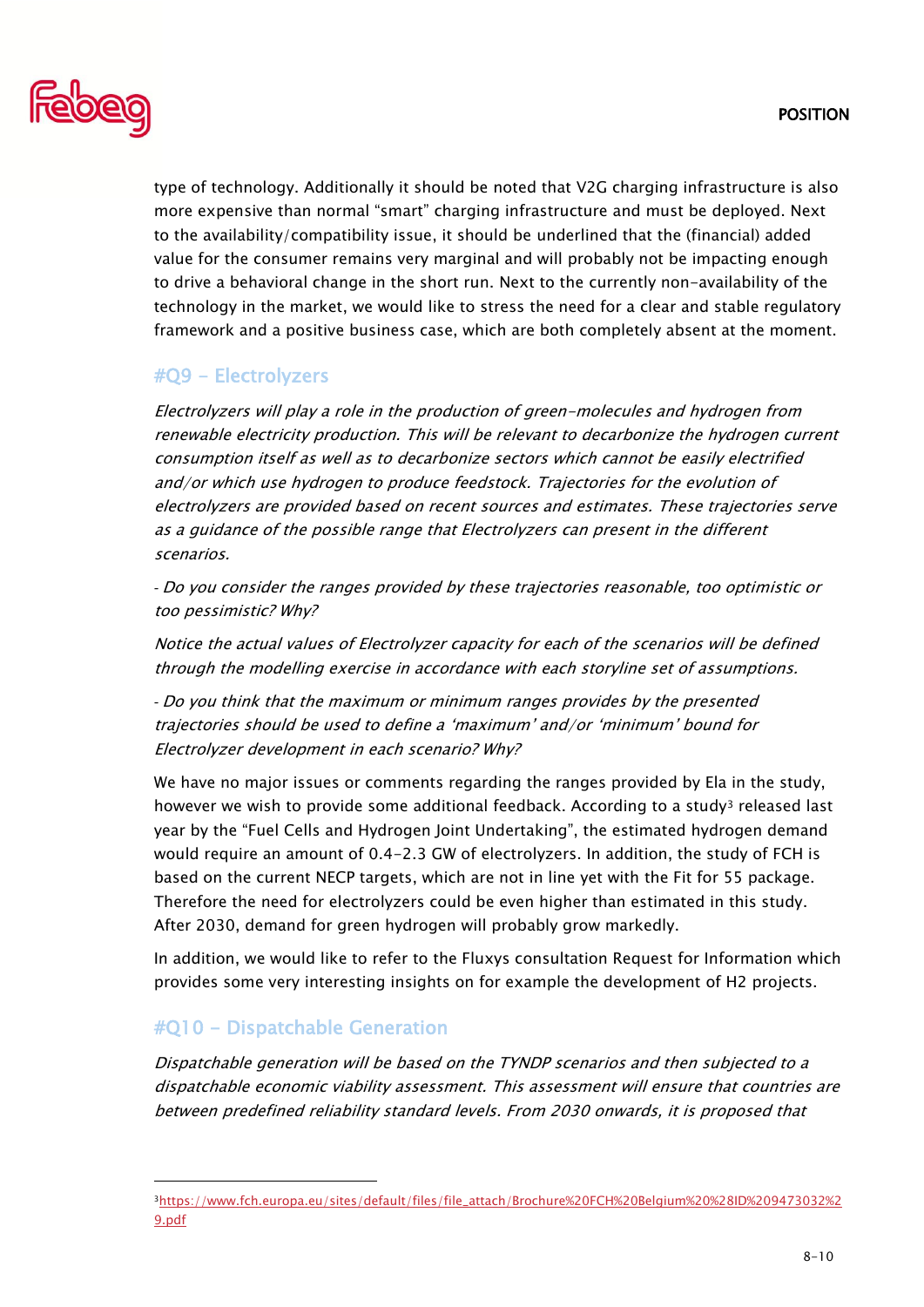

added dispatchable generation will consist only of carbon-free generation in the form of hydrogen turbines.

- Do you think adding only carbon-free dispatchable generation from 2030 onwards is a good assumption for the dispatchable economic viability assessment? Why?

No, in 2030 there could still be economically viable investments in e.g. CCGT on natural gas which later can be converted.

- Do you think using hydrogen turbines as the reference technology for carbon-free dispatchable generation from 2030 onwards is a good assumption? Why?

No, we suggest to also add natural gas  $+$  carbon capture and storage as an option, if socially accepted and the scenario storyline allows for it. This technology could have a lower LCOE than hydrogen-based turbines. Also biomass/gas technologies will still be relevant in our view.

The impact of the need to import cheap "low carbon" molecules in such scenarios should not underestimated. It remains to be seen if this will become a reality already by 2030.

# Other remarks

FEBEG would like to restate the messages already shared with Elia regarding the TYNPD scenarios.

TYNDP does not fully meet the criterion of consistency. The assumption of a more centralized (GA) or decentralized (DE) is not really well supported. In particular, it is not well explained which assumptions are underlying this differentiation. The reasons for a more centralized (offshore) and decentralized (onshore/PV) development remain rather unclear.

In particular, it is unclear whether GA and DE scenarios reflect well the main risk factors which, in our view, are related in the long term to technological aspects (including energy efficiency) and to policy choices in the shorter term.

In our opinion, technology (including energy efficiency) is probably the main differentiating factor in the long term. Scenario analysis should reflect this uncertainty. In the TYNDP, energy efficiency improvements by 2050 are significant and fairly similar across scenarios. Also, investment cost assumptions (centred around assumptions of the ASSET report) differ between GA and DE to enable the storyline of the scenario. Scenarios therefore do not fully reflect technology uncertainty (it is not clear why technology development would differ between centralized/large scale and decentralized/smaller scale technologies).

Also, the question will be how the system will develop in practice, according to market mechanisms or in a more centralized command and control manner. The TYNDP report should at least point to gaps with respect to the current target model in addressing future challenges. For instance, the electricity transmission grid is modelled with a network of